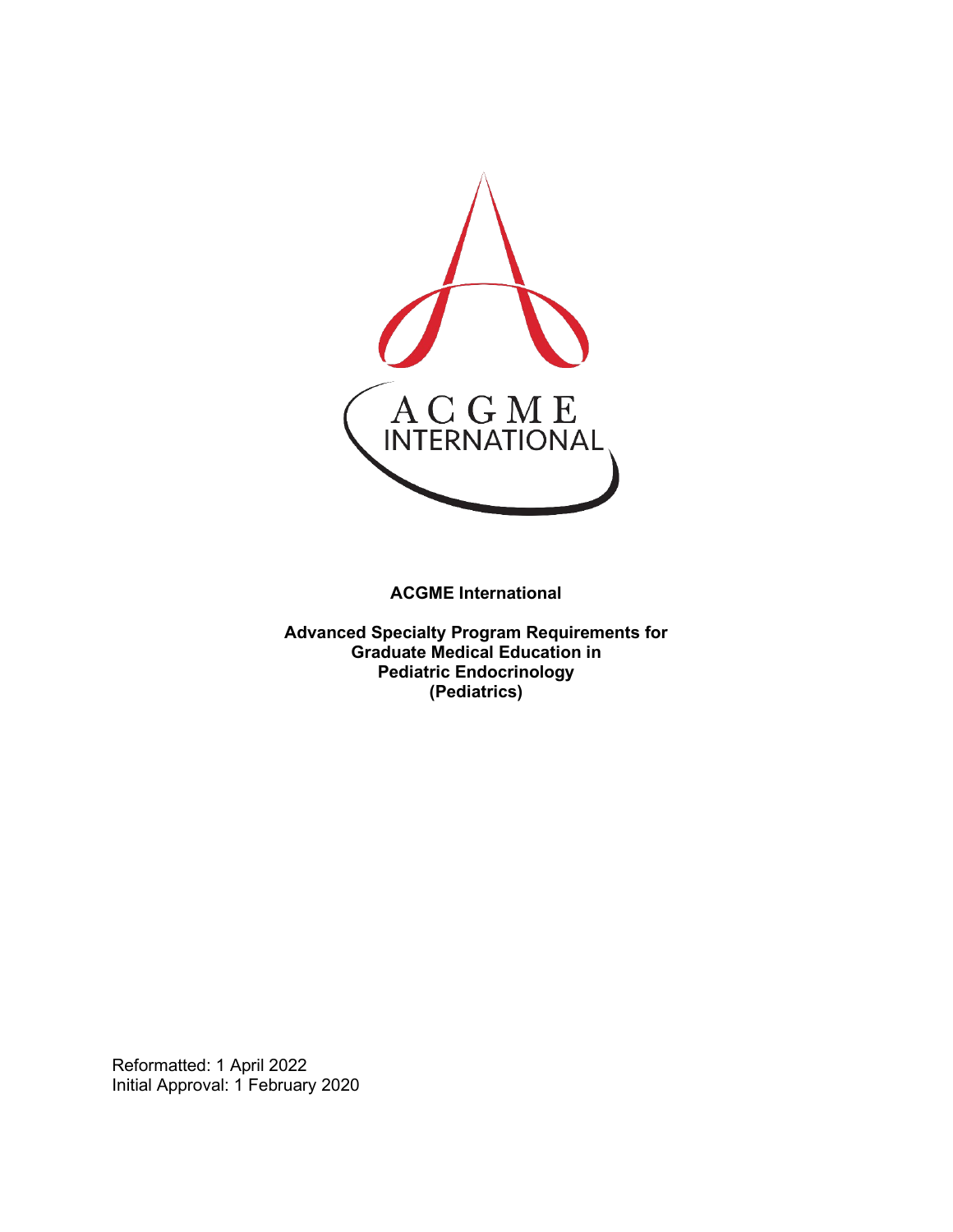## **ACGME International Specialty Program Requirements for Graduate Medical Education in Pediatric Endocrinology (Pediatrics)**

### **Int. Introduction**

*Background and Intent: Programs must achieve and maintain Foundational Accreditation according to the ACGME-I Foundational Requirements prior to receiving Advanced Specialty Accreditation. The Advanced Specialty Requirements noted below complement the ACGME-I Foundational Requirements. For each section, the Advanced Specialty Requirements should be considered together with the Foundational Requirements.*

# **Int. I. Definition and Scope of the Specialty**

Pediatric endocrinology is the specialty that involves the diagnosis and management of endocrine diseases and understanding of the physiology of hormonal regulation in infancy, childhood, adolescence, and young adulthood. Pediatric endocrinology fellowship programs provide the necessary cognitive and technical skills to prepare fellows to serve as skilled clinicians, competent educators, and scholars who contribute to scientific advances in the field.

### **Int. II. Duration of Education**

Int. II.A. The educational program in pediatric endocrinology must be 36 or 48 months in length.

### **I. Institution**

| I.A. | <b>Sponsoring Institution</b> |  |
|------|-------------------------------|--|
|      |                               |  |

- I.A.1. A fellowship in pediatric endocrinology must function as an integral part of an ACGME-I-accredited residency in pediatrics.
- I.A.1.a) The pediatric endocrinology fellowship program should be geographically proximate to the affiliated pediatrics residency program.
- I.A.2. The educational program in pediatric endocrinology must not negatively affect the education of residents in the affiliated pediatrics residency program.

### **I.B. Participating Sites**

See International Foundational Requirements, Section I.B.

# **II. Program Personnel and Resources**

### **II.A. Program Director**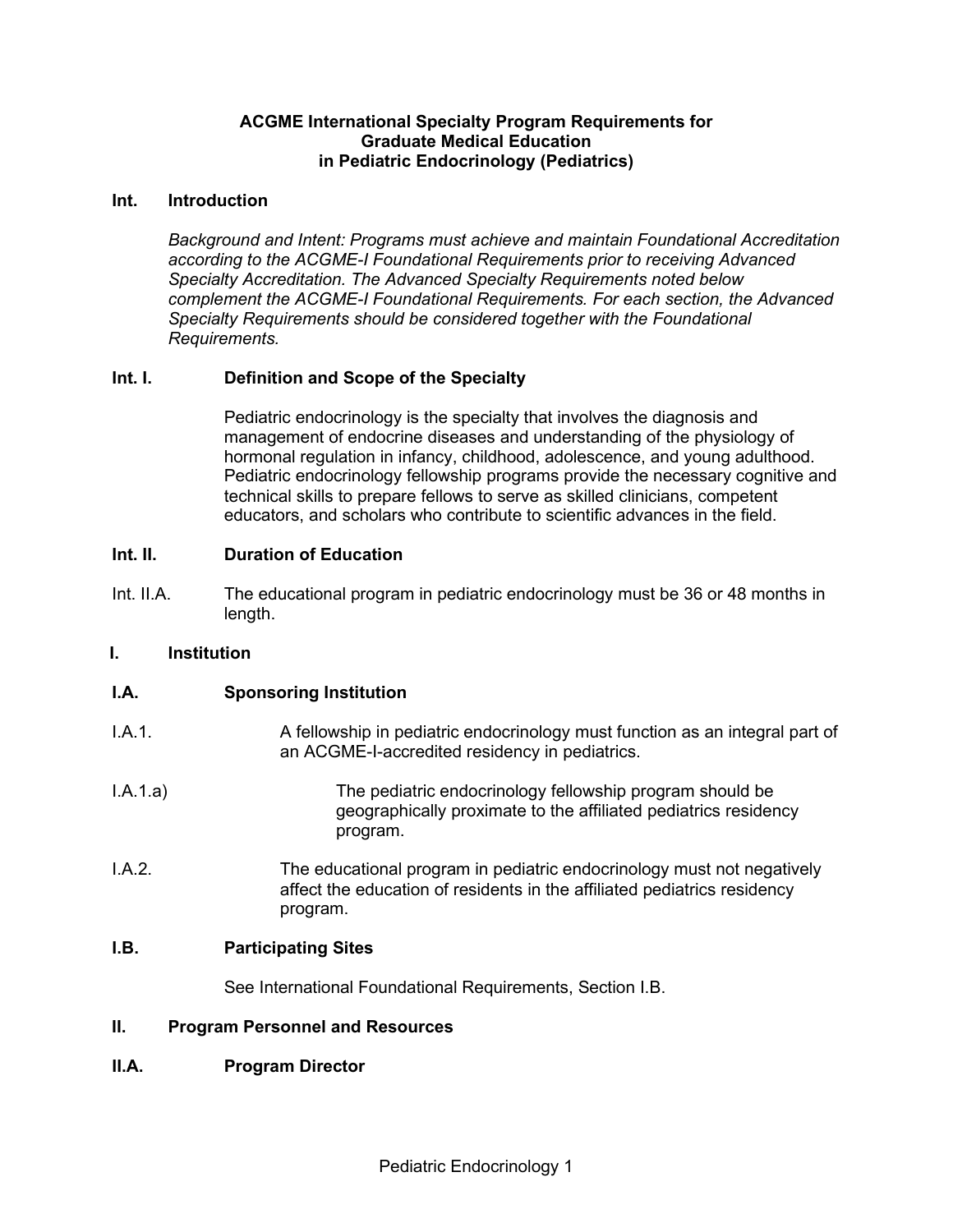| II.A.1.                 | The program director must demonstrate a record of ongoing involvement<br>in scholarly activity.                                                                                                                                                                                                                                 |
|-------------------------|---------------------------------------------------------------------------------------------------------------------------------------------------------------------------------------------------------------------------------------------------------------------------------------------------------------------------------|
| II.A.2.                 | The program director must demonstrate a record of mentoring or guiding<br>fellows in the acquisition of competence in the clinical, teaching, research,<br>quality improvement, and advocacy skills pertinent to the discipline.                                                                                                |
| II.A.3.                 | The program director must ensure that each fellow:                                                                                                                                                                                                                                                                              |
| II.A.3.a)               | is provided with mentorship in development of the necessary<br>clinical, educational, scholarship, and administrative skills; and,                                                                                                                                                                                              |
| II.A.3.b)               | documents experience in procedures.                                                                                                                                                                                                                                                                                             |
| ILA.3.b)(1)             | The program director must ensure that such<br>documentation is available for review.                                                                                                                                                                                                                                            |
| II.A.4.                 | The program director must coordinate, with the program directors of the<br>pediatrics residency and other related subspecialty programs, the<br>incorporation of the ACGME-I Competencies into fellowship education to<br>foster consistent expectations for fellows' achievement and faculty<br>members' evaluation processes. |
| II.A.5.                 | Meetings with the program directors of the pediatrics residency program<br>and all pediatric subspecialty programs should take place at least<br>semiannually.                                                                                                                                                                  |
| II.A.5.a)               | There must be documentation of these meetings.                                                                                                                                                                                                                                                                                  |
| II.A.5.b)               | These meetings should address a departmental approach to<br>common educational issues and concerns that may include core<br>curriculum, the ACGME-I Competencies, and evaluation.                                                                                                                                               |
| II.A.6.                 | The fellowship program director must have the authority and responsibility<br>to set and adjust the clinical responsibilities and ensure that fellows have<br>appropriate clinical responsibilities and an appropriate patient load.                                                                                            |
| II.B.<br><b>Faculty</b> |                                                                                                                                                                                                                                                                                                                                 |
| II.B.1.                 | To ensure the quality of the educational and scholarly activity of the<br>program, and to provide adequate supervision of fellows, there must be at<br>least two faculty members, including the program director.                                                                                                               |
| II.B.2.                 | Faculty members must encourage and support fellows in scholarly<br>activities.                                                                                                                                                                                                                                                  |
| II.B.2.a)               | This must include mentoring fellows in the application of scientific<br>principles, epidemiology, biostatistics, and evidence-based<br>medicine to the clinical care of patients.                                                                                                                                               |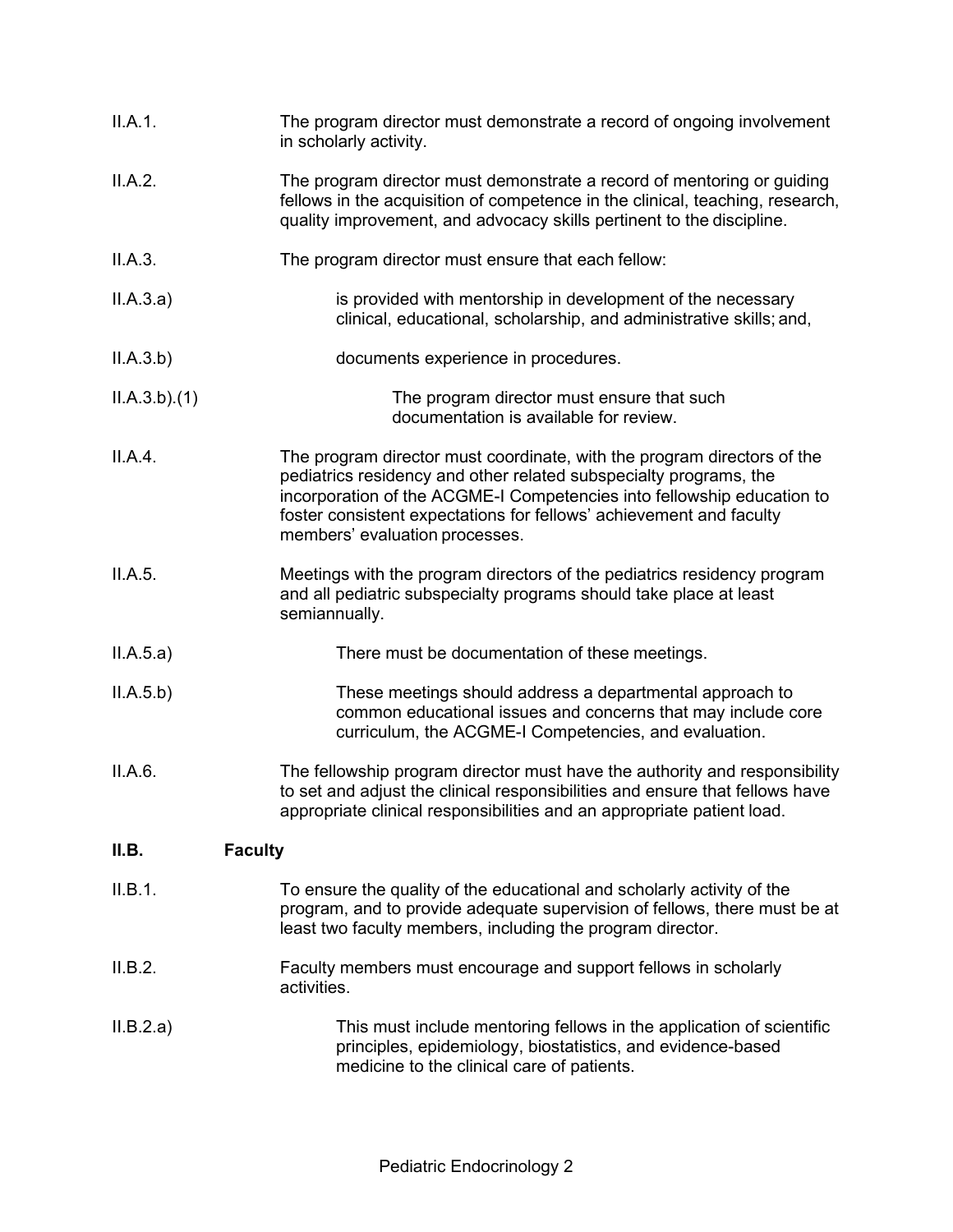| II.B.2.b)   | Scholarly activities must be in basic science, clinical care,<br>education, health policy, health services, patient safety, or quality<br>improvement with implications for the field of pediatric<br>endocrinology. |
|-------------|----------------------------------------------------------------------------------------------------------------------------------------------------------------------------------------------------------------------|
| II.B.3.     | Qualified faculty members in the following pediatric subspecialties should<br>be available for the education of fellows:                                                                                             |
| II.B.3.a)   | adolescent medicine;                                                                                                                                                                                                 |
| II.B.3.b)   | neonatal-perinatal medicine;                                                                                                                                                                                         |
| II.B.3.c    | pediatric critical care medicine;                                                                                                                                                                                    |
| II.B.3.d    | pediatric emergency medicine;                                                                                                                                                                                        |
| II.B.3.e    | pediatric gastroenterology; and,                                                                                                                                                                                     |
| II.B.3.f    | pediatric hematology-oncology.                                                                                                                                                                                       |
| II.B.4.     | The faculty should also include the following specialists with substantial<br>experience in treating pediatric problems:                                                                                             |
| II.B.4.a)   | anesthesiologist(s);                                                                                                                                                                                                 |
| II.B.4.b)   | child and adolescent psychiatrist(s);                                                                                                                                                                                |
| II.B.4.c    | child neurologist(s);                                                                                                                                                                                                |
| II.B.4.d)   | interventional radiologist(s)                                                                                                                                                                                        |
| II.B.4.e    | medical geneticist(s);                                                                                                                                                                                               |
| II.B.4.f)   | neurological surgeon(s);                                                                                                                                                                                             |
| ILB.4.g)    | neuroradiologist(s);                                                                                                                                                                                                 |
| ILB.4.h)    | nuclear medicine physician(s);                                                                                                                                                                                       |
| II.B.4.i)   | obstetrician(s) and gynecologist(s);                                                                                                                                                                                 |
| $II.B.4.$ j | ophthalmologist(s);                                                                                                                                                                                                  |
| II.B.4.k)   | pathologist(s);                                                                                                                                                                                                      |
| II.B.4.I)   | pediatric surgeon(s); and,                                                                                                                                                                                           |
| ILB.4.m)    | urologist(s).                                                                                                                                                                                                        |
| II.B.5.     | Consultants should be available in adult endocrinology for transition care<br>of young adults.                                                                                                                       |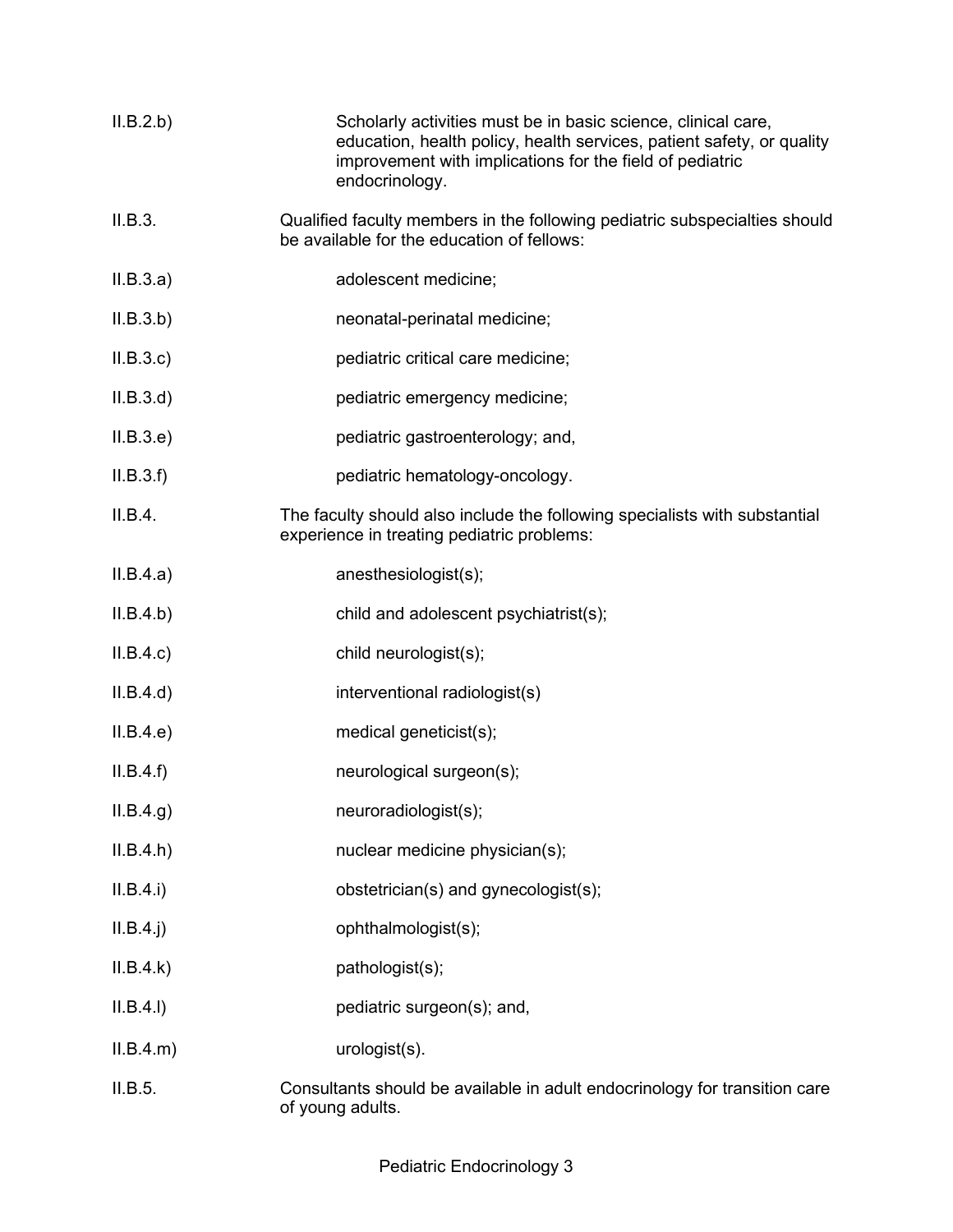# **II.C. Other Program Personnel**

- II.C.1. To ensure multidisciplinary and interprofessional practice in pediatric endocrinology, the following personnel with pediatric focus and experience should be available:
- II.C.1.a) child life therapist(s);
- II.C.1.b) diabetes educator(s);
- II.C.1.c) dietitian(s);
- II.C.1.d) mental health professional(s)
- II.C.1.e) nurse(s);
- $II.C.1.f$ ) pharmacist(s);
- II.C.1.g) school and special education liaison(s); and,
- II.C.1.h) social worker(s).

# **II.D. Resources**

- II.D.1. Facilities and services, including comprehensive laboratory, pathology, and imaging services, must be available.
- II.D.2. The program must have access to laboratories to perform testing specific to pediatric endocrinology.
- II.D.3. An adequate number and variety of pediatric endocrinology patients ranging in age from newborn through young adulthood must be available to provide a broad experience for fellows.

II.D.3.a) A sufficient number of patients must be available in inpatient and outpatient settings to meet the educational needs of the program.

# **III. Fellow Appointment**

# **III.A. Eligibility Criteria**

III.A.1. Prior to appointment in the program, fellows should have completed an ACGME-I-accredited residency program in pediatrics, or a pediatric residency program acceptable to the Sponsoring Institution's Graduate Medical Education Committee.

### **III.B. Number of Fellows**

See International Foundational Requirements, Section III.B.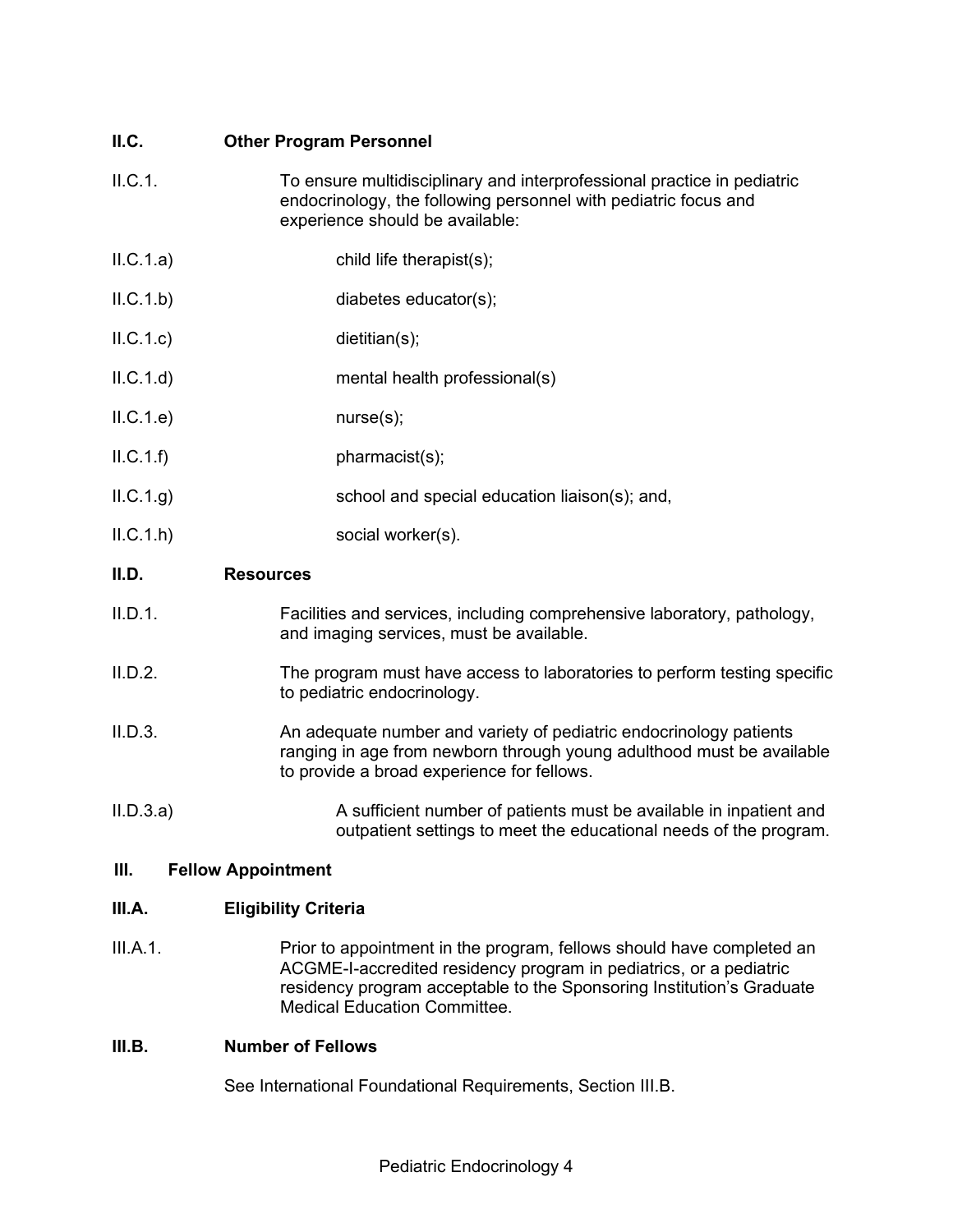# **IV. Specialty-Specific Educational Program**

# **IV.A. ACGME-I Competencies**

| IV.A.1.                | The program must integrate the following ACGME-I Competencies into<br>the curriculum.                                                                                                                                                   |
|------------------------|-----------------------------------------------------------------------------------------------------------------------------------------------------------------------------------------------------------------------------------------|
| IV.A.1.a)              | Professionalism                                                                                                                                                                                                                         |
| IV.A.1.a)(1)           | Fellows must demonstrate a commitment to<br>professionalism and an adherence to ethical principles.                                                                                                                                     |
| IV.A.1.b)              | <b>Patient Care and Procedural Skills</b>                                                                                                                                                                                               |
| IV.A.1.b)(1)           | Fellows must provide patient care that is compassionate,<br>appropriate, and effective for the treatment of health<br>problems and the promotion of health.                                                                             |
| IV.A.1.b)(1)(a)        | Fellows must demonstrate competence in the<br>clinical skills needed in pediatric endocrinology,<br>including:                                                                                                                          |
| IV.A.1.b)(1).(a)(i)    | providing consultation, performing a history<br>and physical examination, making informed<br>diagnostic and therapeutic decisions that<br>result in optimal clinical judgement, and<br>developing and carrying out management<br>plans; |
| IV.A.1.b)(1)(a)(ii)    | providing transfer of care that ensures<br>seamless transitions;                                                                                                                                                                        |
| IV.A.1.b)(1)(a)(iii)   | providing for or coordinating care for<br>patients with complex and chronic diseases<br>with the appropriate physician/and/or<br>agency; and,                                                                                           |
| IV.A.1.b)(1)(a)(iv)    | promoting emotional resilience in children,<br>adolescents, and their families through:                                                                                                                                                 |
| IV.A.1.b)(1)(a)(iv)(a) | providing care that is sensitive to the<br>developmental stage of the patient<br>with common behavioral and mental<br>health issues, and the cultural<br>context of the patient and family;<br>and,                                     |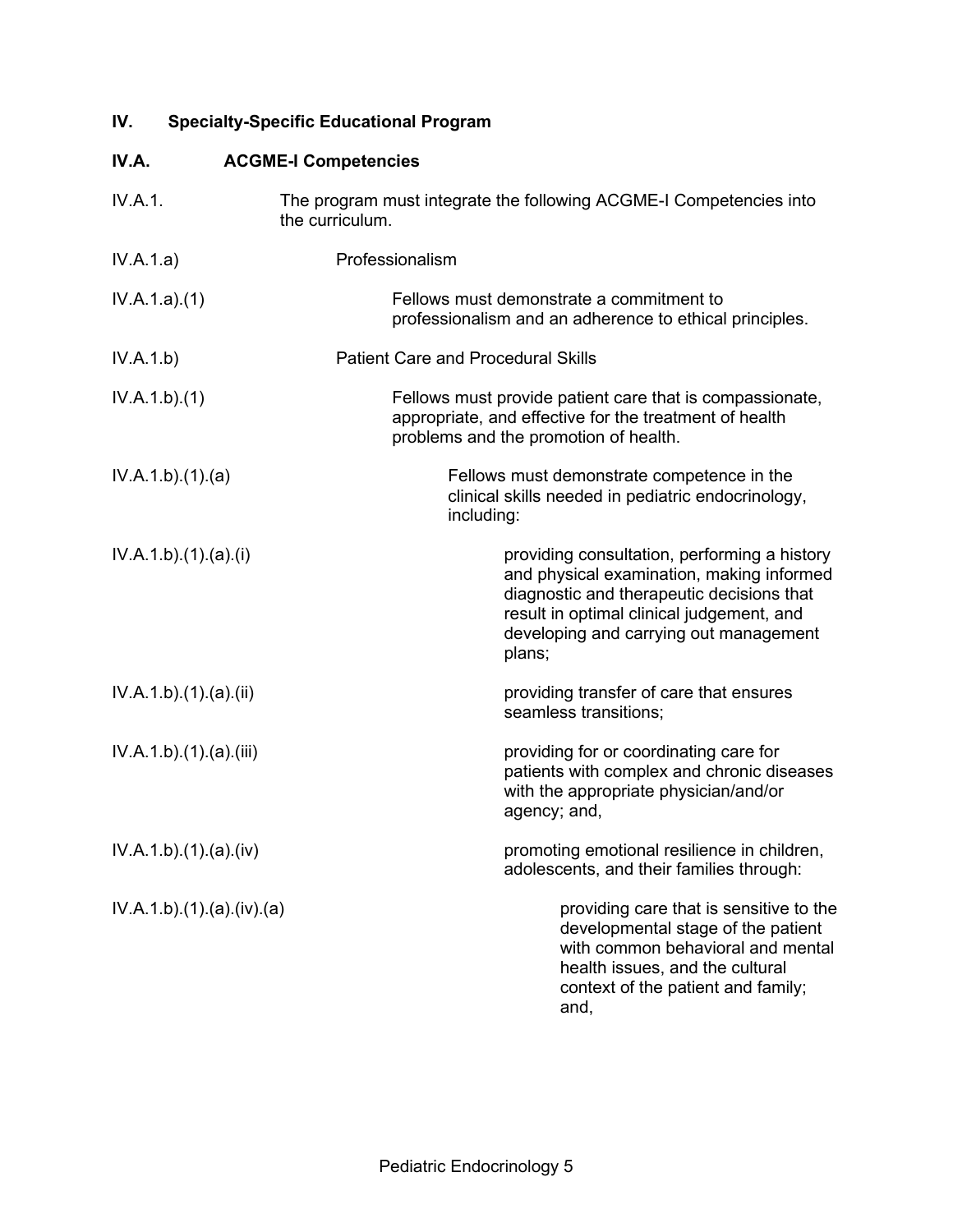| IV.A.1.b)(1)(a)(iv)(b)  | demonstrating the ability to refer<br>and/or co-manage patients with<br>common behavioral and mental<br>health issues along with appropriate<br>specialists when indicated.                                                                                                             |
|-------------------------|-----------------------------------------------------------------------------------------------------------------------------------------------------------------------------------------------------------------------------------------------------------------------------------------|
| IV.A.1.b)(1)(b)         | Fellows must be able to competently perform all<br>medical, diagnostic, and surgical procedures<br>considered essential for the practice of pediatric<br>endocrinology.                                                                                                                 |
| IV.A.1.b)(1)(b)(i)      | Fellows must competently use and interpret<br>the results of laboratory tests, imaging, and<br>other diagnostic procedures.                                                                                                                                                             |
| IV.A.1.b)(1)(c)         | Fellows must demonstrate competence in the acute<br>care of patients with endocrine disorders in the<br>ambulatory, emergency, and inpatient settings,<br>including such care of patients with endocrine<br>emergencies.                                                                |
| IV.A.1.b)(1)(d)         | Fellows must demonstrate competence in the<br>longitudinal care, monitoring, care coordination,<br>and facilitation of the transition to adult health care<br>of patients with chronic endocrine disorders<br>including diabetes mellitus, in the ambulatory and<br>inpatient settings. |
| IV.A.1.b)(1)(e)         | Fellows must demonstrate competence in the care<br>of patients with:                                                                                                                                                                                                                    |
| IV.A.1.b) (1). (e). (i) | disorders of growth;                                                                                                                                                                                                                                                                    |
| IV.A.1.b)(1)(e)(ii)     | disorders of anterior pituitary hormone<br>physiology;                                                                                                                                                                                                                                  |
| IV.A.1.b)(1)(e)(iii)    | disorders of posterior pituitary hormone<br>physiology;                                                                                                                                                                                                                                 |
| IV.A.1.b)(1)(e)(iv)     | disorders of thyroid hormone physiology;                                                                                                                                                                                                                                                |
| IV.A.1.b)(1)(e)(v)      | disorders of adrenal gland physiology;                                                                                                                                                                                                                                                  |
| IV.A.1.b).(1).(e).(vi)  | disorders of androgen and estrogen<br>physiology, including adolescent<br>reproductive endocrinology;                                                                                                                                                                                   |
| IV.A.1.b)(1)(e)(vii)    | disorders of sexual differentiation and<br>development, including patients with gender<br>dysphoria;                                                                                                                                                                                    |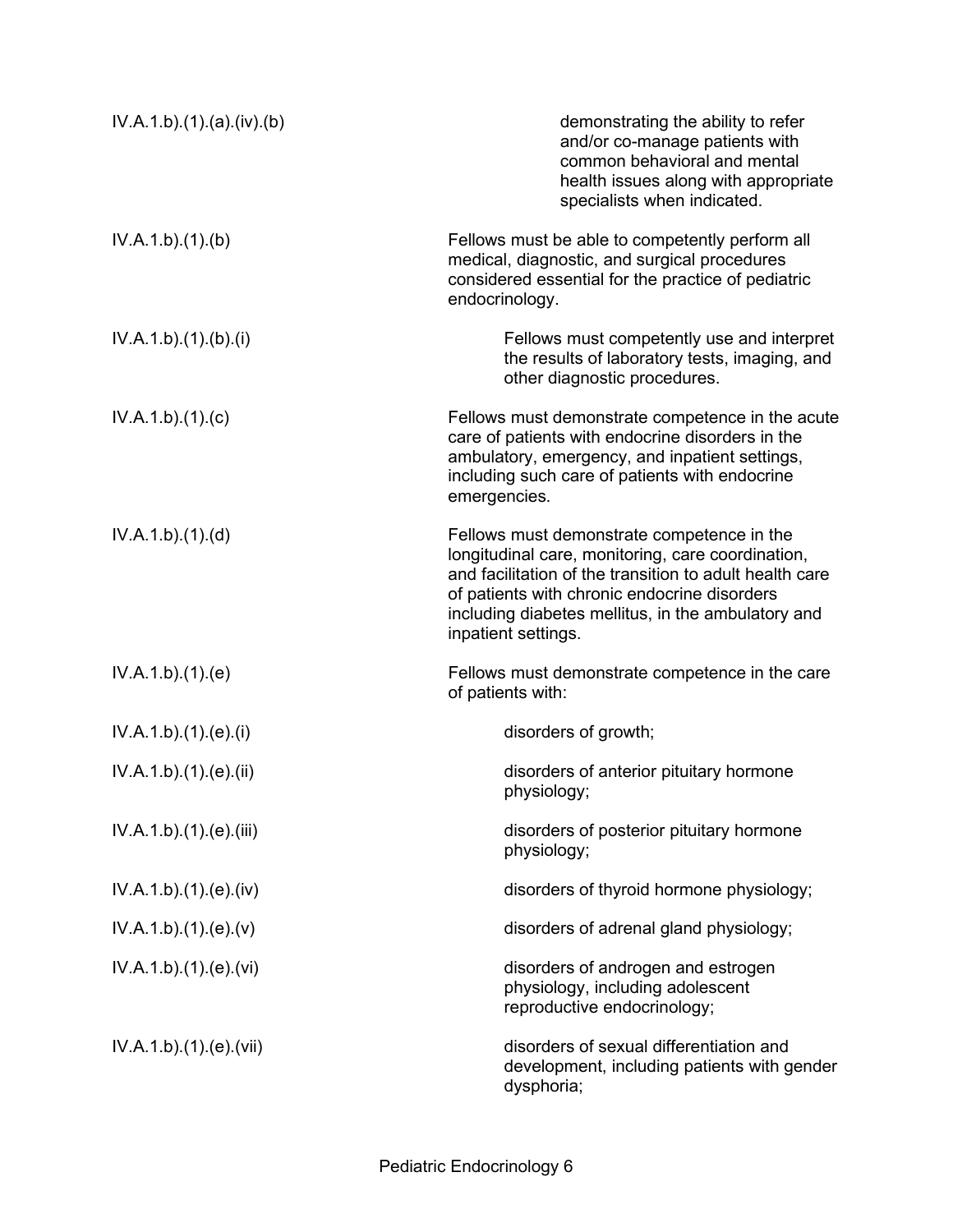| IV.A.1.b)(1)(e)(viii)               | disorders of parathyroid gland physiology;                                                                                                                                                                                                                                                                                         |
|-------------------------------------|------------------------------------------------------------------------------------------------------------------------------------------------------------------------------------------------------------------------------------------------------------------------------------------------------------------------------------|
| IV.A.1.b)(1)(e)(ix)                 | disorders of calcium, phosphorus, and<br>Vitamin D:                                                                                                                                                                                                                                                                                |
| IV.A.1.b)(1)(e)(x)                  | disorders of bone physiology;                                                                                                                                                                                                                                                                                                      |
| IV.A.1.b)(1)(e)(xi)                 | disorders of fluid and electrolyte balance;                                                                                                                                                                                                                                                                                        |
| IV.A.1.b)(1)(e)(xii)                | disorders of carbohydrate metabolism,<br>including diabetes mellitus and<br>hypoglycemia;                                                                                                                                                                                                                                          |
| IV.A.1.b)(1)(e)(xiii)               | disorders of nutrition;                                                                                                                                                                                                                                                                                                            |
| IV.A.1.b)(1)(e)(xiv)                | endocrine neoplasia; and,                                                                                                                                                                                                                                                                                                          |
| IV.A.1.b)(1)(e)(xv)                 | obesity, including obesity-related endocrine<br>disorders.                                                                                                                                                                                                                                                                         |
| IV.A.1.c                            | <b>Medical Knowledge</b>                                                                                                                                                                                                                                                                                                           |
| $IV.A.1.c.$ (1)                     | Fellows must demonstrate knowledge of established and<br>evolving biomedical clinical, epidemiological, and social-<br>behavioral sciences, as well as the application of this<br>knowledge to patient care. Fellows must demonstrate<br>knowledge of:                                                                             |
| IV.A.1.c.1(1).(a)                   | biostatistics, clinical and laboratory research<br>methodology, study design, preparation of<br>applications for funding and/or approval of clinical<br>research protocols, critical literature review,<br>principles of evidence-based medicine, ethical<br>principles involving clinical research, and teaching<br>methods; and, |
| IV.A.1.c.1(1). (b)                  | the principles of laboratory techniques, including<br>the measurements of hormones.                                                                                                                                                                                                                                                |
| $IV.A.1.c$ ). $(1)$ . $(b)$ . $(i)$ | Fellows must be able to recognize the<br>limitations of interpretation of laboratory<br>results.                                                                                                                                                                                                                                   |
| $IV.A.1.c$ . $(1).$ $(b).$ $(ii)$   | Fellows must be able to interpret endocrine<br>laboratory results, to include stimulation and<br>suppression tests.                                                                                                                                                                                                                |
| $IV.A.1.c$ . $(1).$ $(b).$ (iii)    | Fellows must be able to choose the most<br>appropriate imaging modality for a given<br>endocrine disorder.                                                                                                                                                                                                                         |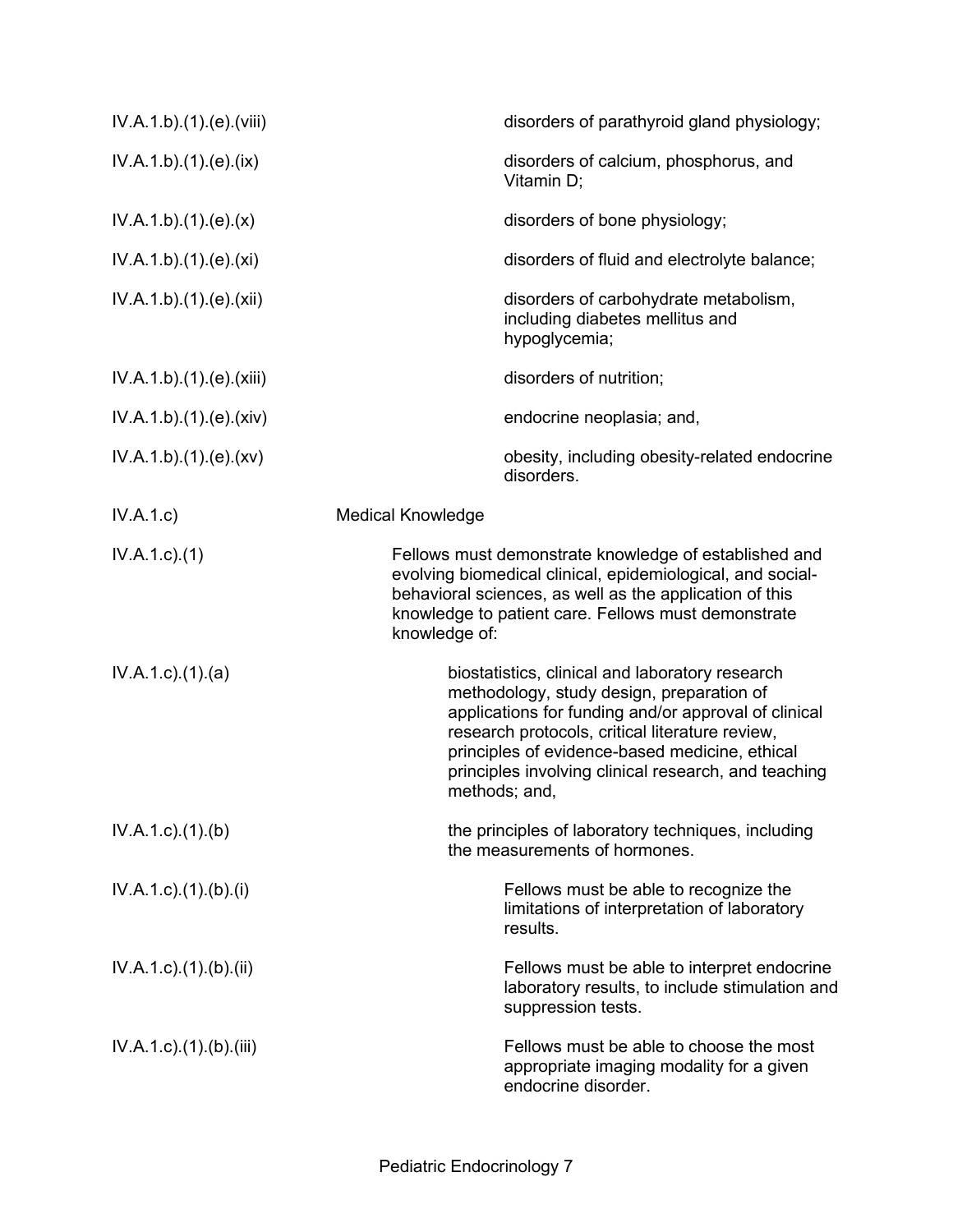| IV.A.1.d)          | Practice-based Learning and Improvement                                                                                                                                                                                                                                    |
|--------------------|----------------------------------------------------------------------------------------------------------------------------------------------------------------------------------------------------------------------------------------------------------------------------|
| IV.A.1.d)(1)       | Fellows must demonstrate the ability to investigate and<br>evaluate their care of patients, to appraise and assimilate<br>scientific evidence, and to continuously improve patient<br>care based on constant self-evaluation and lifelong<br>learning.                     |
| IV.A.1.e)          | Interpersonal and Communication Skills                                                                                                                                                                                                                                     |
| IV.A.1.e. (1)      | Fellows must demonstrate interpersonal and<br>communication skills that result in the effective exchange<br>of information and collaboration with patients, their<br>families, and health professionals.                                                                   |
| IV.A.1.e. (1). (a) | Fellows must demonstrate leadership skills to<br>enhance team function, the learning environment,<br>and/or health care delivery system/environment<br>with the ultimate intent of improving care of<br>patients.                                                          |
| IV.A.1.f)          | <b>Systems-based Practice</b>                                                                                                                                                                                                                                              |
| IV.A.1.f)(1)       | Fellows must demonstrate an awareness of and<br>responsiveness to the larger context and system of health<br>care, including the social determinates of health, as well as<br>the ability to call effectively on other resources in the<br>system to produce optimal care. |
| IV.B.              | <b>Regularly Scheduled Educational Activities</b>                                                                                                                                                                                                                          |
| IV.B.1.            | Fellows must have a formally structured educational program in the<br>clinical and basic sciences related to pediatric endocrinology.                                                                                                                                      |
| IV.B.1.a)          | The program must utilize didactic experiences, such as lectures,<br>seminars, case discussions, journal clubs, and clinical experience.                                                                                                                                    |
| IV.B.1.b)          | Pediatric endocrinology conferences must occur regularly and<br>must involve active participation by the fellows in planning and<br>implementation.                                                                                                                        |
| IV.B.1.c           | Fellow education must include instruction in:                                                                                                                                                                                                                              |
| $IV.B.1.c.$ (1)    | basic and fundamental disciplines, as appropriate to<br>pediatric endocrinology, such as anatomy, physiology,<br>biochemistry, embryology, pathology, microbiology,<br>pharmacology, immunology, genetics, and<br>nutrition/metabolism;                                    |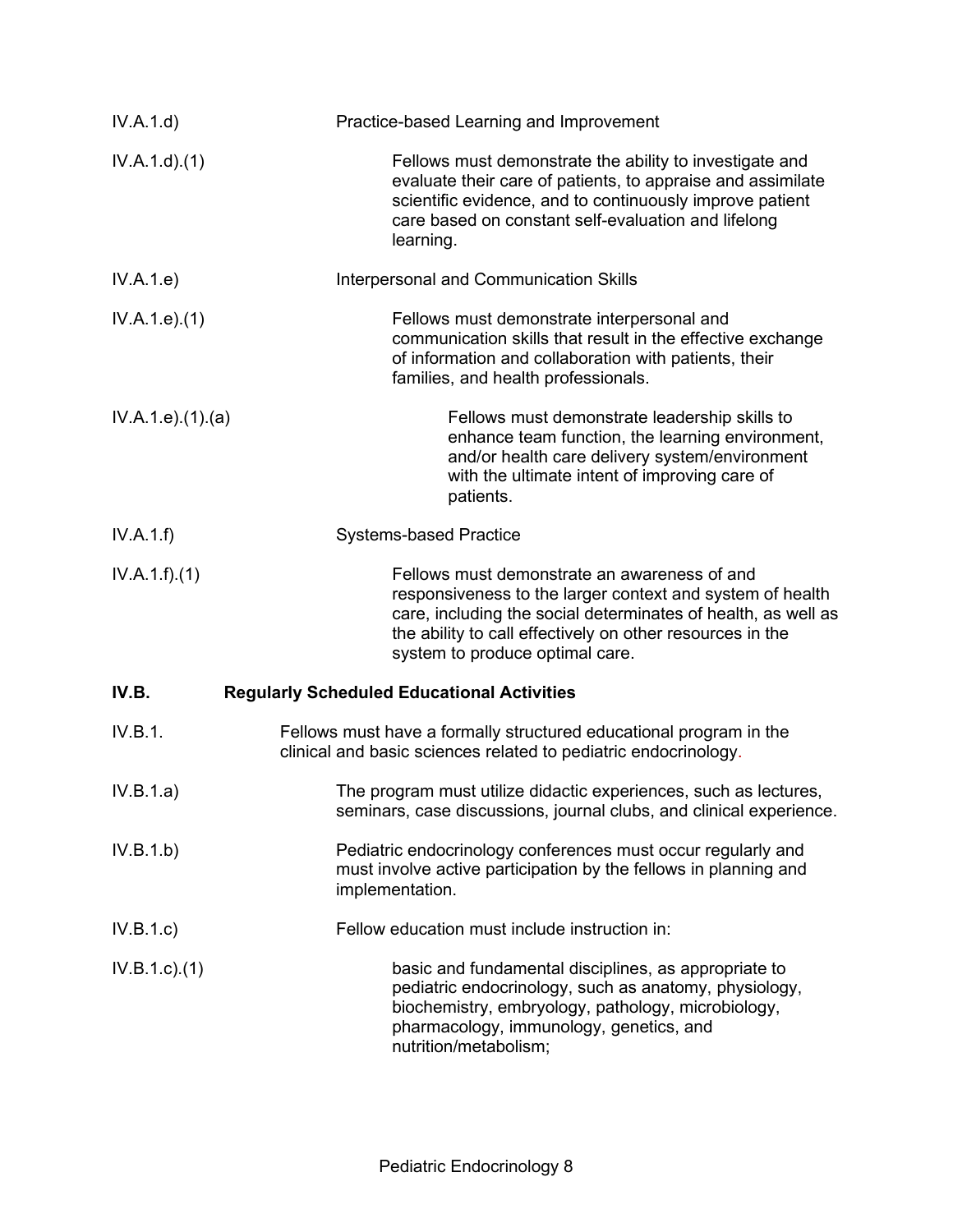| IV.B.1.c.2)         | pathophysiology of disease, reviews of recent advances in<br>clinical medicine and biomedical research, and<br>conferences dealing with bioethics, complications and<br>death, and the scientific, ethical, and legal implications of<br>confidentiality and informed consent; and, |
|---------------------|-------------------------------------------------------------------------------------------------------------------------------------------------------------------------------------------------------------------------------------------------------------------------------------|
| IV.B.1.c). (2). (a) | This should include relationships between<br>physicians and with patients, patients' families,<br>allied health professionals, and society at large.                                                                                                                                |
| $IV.B.1.c.$ (3)     | the economics of health care and current health care<br>management issues, such as cost-effective patient care,<br>practice management, preventive care, population health,<br>quality improvement, resource allocation, and clinical<br>outcomes.                                  |
| IV.C.               | <b>Clinical Experiences</b>                                                                                                                                                                                                                                                         |
| IV.C.1.             | Fellows must manage a pediatric endocrinology patient population that is<br>diverse in terms of diagnoses and complexity in both inpatient and<br>outpatient settings.                                                                                                              |
| IV.C.2.             | Fellows must have longitudinal responsibility for providing care to a panel<br>of patients throughout their educational program that is supervised by one<br>or more members of the pediatric endocrinology faculty.                                                                |
| IV.C.2.a)           | This must include longitudinal care of outpatients.                                                                                                                                                                                                                                 |
| IV.C.2.b)           | The panel of patients must be representative of the types of<br>endocrinology disorders fellows are likely to encounter once they<br>complete the program.                                                                                                                          |
| IV.C.3.             | Fellows must have clinical experiences that provide sufficient opportunity<br>to learn about normal and abnormal hormonal regulation.                                                                                                                                               |
| IV.C.4.             | Clinical experiences must address the interaction of endocrine pathology<br>and psychosocial problems.                                                                                                                                                                              |
| IV.C.5.             | Fellow education must include experience serving as a role model and<br>providing supervision to residents and/or medical students.                                                                                                                                                 |
| IV.D.               | <b>Scholarly Activity</b>                                                                                                                                                                                                                                                           |
| IV.D.1.             | <b>Fellows' Scholarly Activity</b>                                                                                                                                                                                                                                                  |
| IV.D.1.a)           | The program must have a core curriculum in research and<br>scholarship.                                                                                                                                                                                                             |
| IV.D.1.a)(1)        | Where appropriate, the curriculum should be a<br>collaborative effort involving all pediatric subspecialty<br>programs at the institution.                                                                                                                                          |